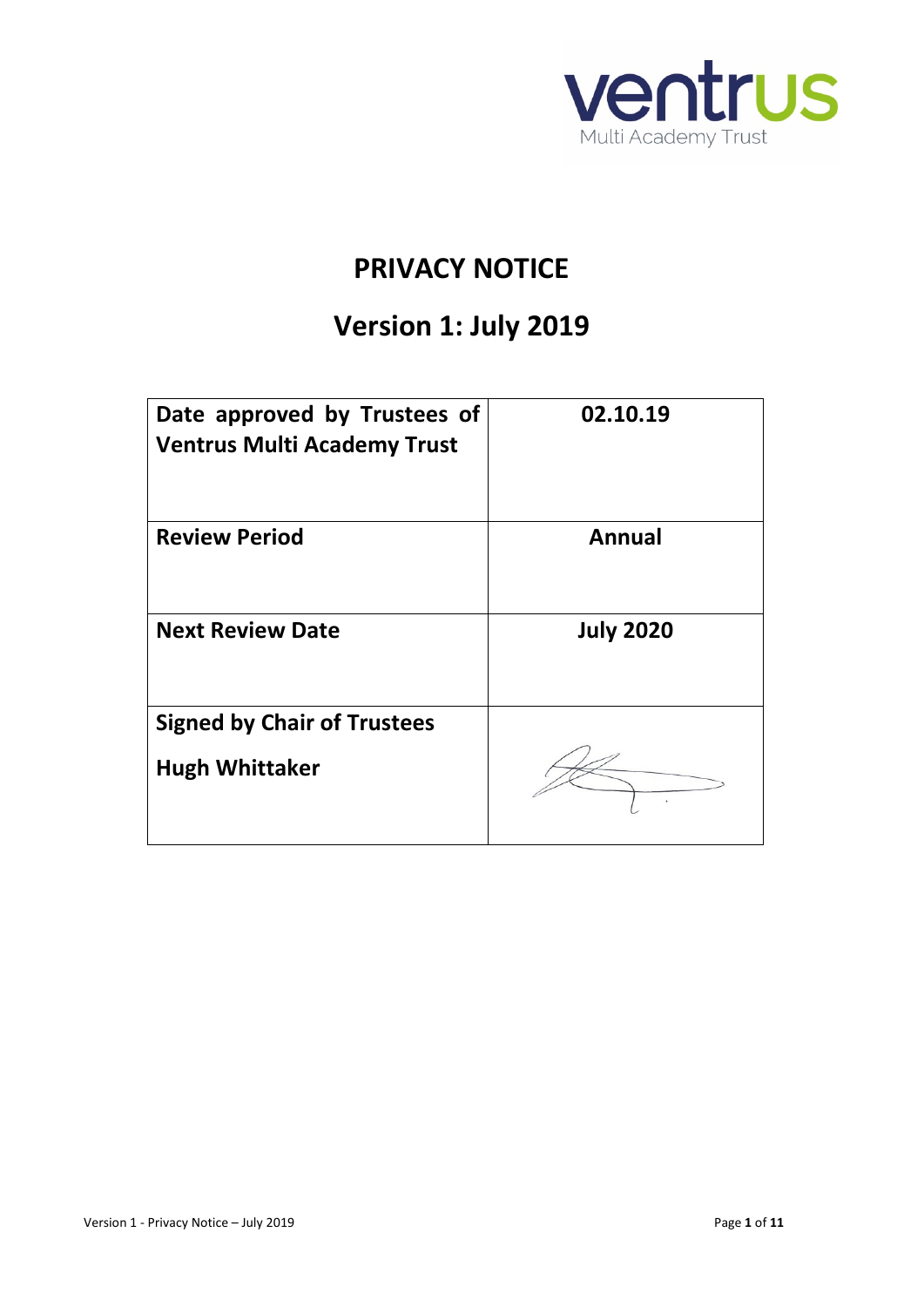# **CONTENTS**

| $\mathbf{1}$            |  |
|-------------------------|--|
| $\mathbf{2}$            |  |
| 3                       |  |
| 4                       |  |
| 5                       |  |
| 6                       |  |
| $\overline{\mathbf{z}}$ |  |
| 8                       |  |
| 9                       |  |
| 10                      |  |
| 11                      |  |
| 12                      |  |
| 13                      |  |
| 14                      |  |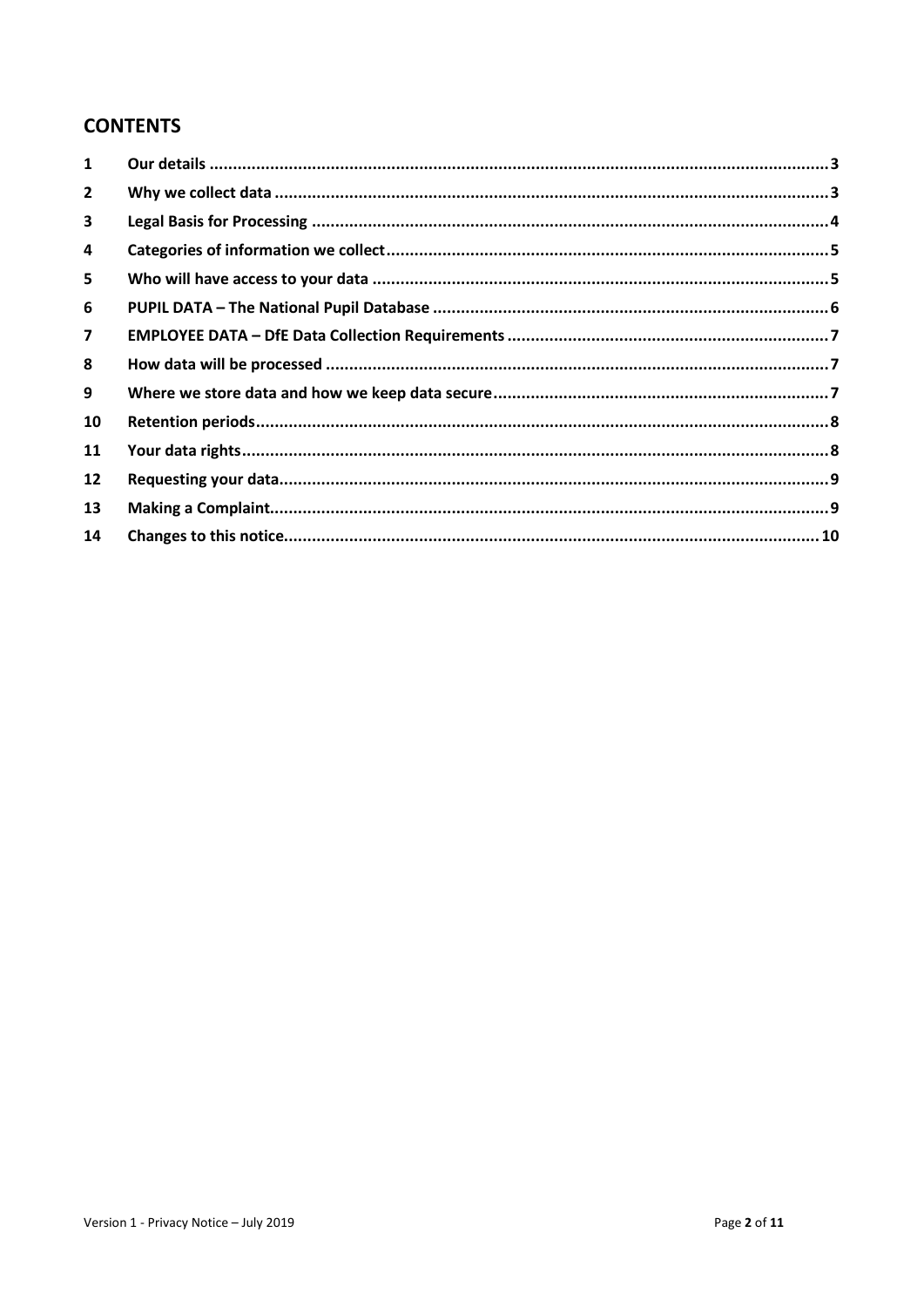This policy is to let you know how 'the Trust', will collect, use and process Personal Data. It is also designed to let you know your rights and what you can do if you have questions about Personal Data.

The Trust is the controller for the purposes of data protection laws.

This document sets out the types of Personal Data (meaning information about an individual from which that individual can be personally identified) we handle, the purposes of handling those Personal Data and any recipients of it.

# <span id="page-2-0"></span>1 **OUR DETAILS**

We are: Ventrus Multi Academy Trust

Address: Woodwater Lane, Exeter, EX2 5AW

Information Commissioner's Office Registration Number: Z2879577

Our Data Protection Officer is: Emma Emery (Compliance Officer) and their contact details are: (01392) 256020

## <span id="page-2-1"></span>2 **WHY WE COLLECT DATA**

We collect and hold personal information relating to our pupils, parents, employees, governors and others. We may also receive information about pupils from their previous schools, the Local Authority, Department for Education (DfE) and other bodies linked to pupils' education, development and welfare.

We may share Personal Data with other agencies as necessary under our legal duties or otherwise in accordance with our duties/obligations as a Trust.

Whilst the majority of Personal Data we are provided with or collect is mandatory, some of it is provided to us on a voluntary basis. We will inform you whether you are required to provide certain pupil information to us or if you have a choice in this.

Below are set out the reasons why we collect and process Personal Data, as well as the legal basis on which we carry out this processing:

- **to support our pupils' learning**: we will process Personal Data to help every child achieve his or her potential in all areas of learning and to promote excellence in our teaching and learning environment.
- **monitor and report on their progress**: we will process Personal Data to record pupils' progress to help set and monitor targets and boost achievements and aspirations of all pupils.
- **provide appropriate pastoral care**: we will process Personal Data to ensure that all pupils are properly supported in their time with us. We will process data to help staff understand and respond to the unique circumstances of all pupils.
- **assess the quality of our services**: we will process Personal Data so that we may reflect on our own practices to help us improve and provide the highest quality education that we can to all pupils.
- **to ensure proper management of school trips and afterschool clubs and activities**: when pupils and parents participate in school trips and afterschool clubs and activities Personal Data will need to be processed.
- **to promote and protect health and safety**: in order to protect pupils, parents and staff in their involvement at the Trust, we must process Personal Data relating to matters such as incidents and responses to incidents.
- **to enable individuals to be paid**: to assist in the running of the Trust and to enable individuals to be paid, we will process Personal Data of those employed to teach or otherwise engaged to work at the Trust.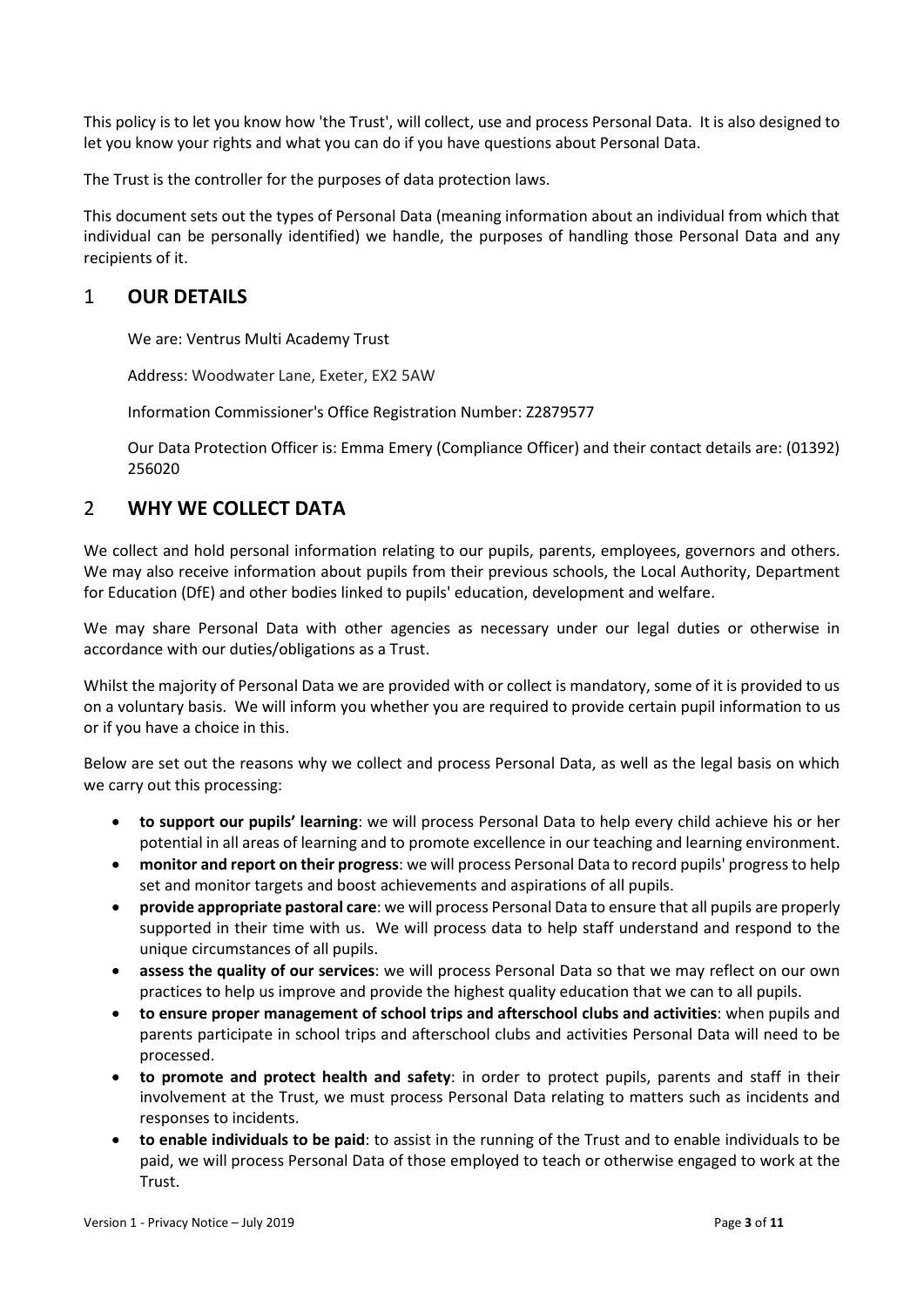- **to assist with the continuing development of our recruitment and retention policies and practices**: to enable us to better our recruitment and retention policies and practices, we will process Personal Data of those currently employed by the Trust.
- **to develop our understanding of our workforce and how employees are deployed**: to help us create a fully informed, comprehensive picture of the make-up of our workforce and how each employee is utilised as a member of our workforce, we will process Personal Data of those employed to teach or otherwise engaged to work at the Trust.

# <span id="page-3-0"></span>3 **LEGAL BASIS FOR PROCESSING**

The lawful basis for us to collect/process this Personal Data is in order to provide education in accordance with statute law (such as the Education Act 1996 and other legislation), our funding agreements with the Secretary of State, our memorandum and articles of association and other guidance provided for in law.

We also process Personal Data where processing is necessary for the performance of tasks carried out in the public interest. It is in the public interest to provide educational services to our pupils and to offer extracurricular activities such as reading sessions and afterschool clubs to benefit the personal and academic growth of our pupils.

An additional lawful basis for us to collect/process employees' Personal Data is by reason of necessity for the performance of a contract of employment to which the Data Subject is party, or in order to take steps at the request of the Data Subject prior to entering into a contract.

In addition, Personal Data will be collected and/or processed for the purposes of relevant contracts for the provision of services which are paid for. This may include but is not limited to:

- the provision of music tuition;
- school trips;
- entering students for examinations.

We do not process any special categories of Personal Data except where necessary for reasons of substantial public interest in complying with legal obligations including under the Equality Act 2010 or where necessary to protect the vital interests of the Data Subject or of another natural person and where safeguards are in place to ensure that this Personal Data is kept secure. For the avoidance of doubt where special categories of Personal Data are collected it shall not be used for the purposes of automated decision making and/or profiling.

Special categories of data means Personal Data revealing:

- racial or ethnic origin;
- political opinions; religious or philosophical beliefs or trade union membership;
- genetic or biometric data that uniquely identifies you;
- data concerning your health, sex life or sexual orientation; or
- data relating to criminal convictions or offences or related security measures.

Further Personal Data including special categories of Personal Data may be collected and/or processed where consent has been given (for example, school photographs for non-educational purposes). If consent is the only legal basis for processing and has been given then this may be revoked in which case the Personal Data will no longer collected/processed.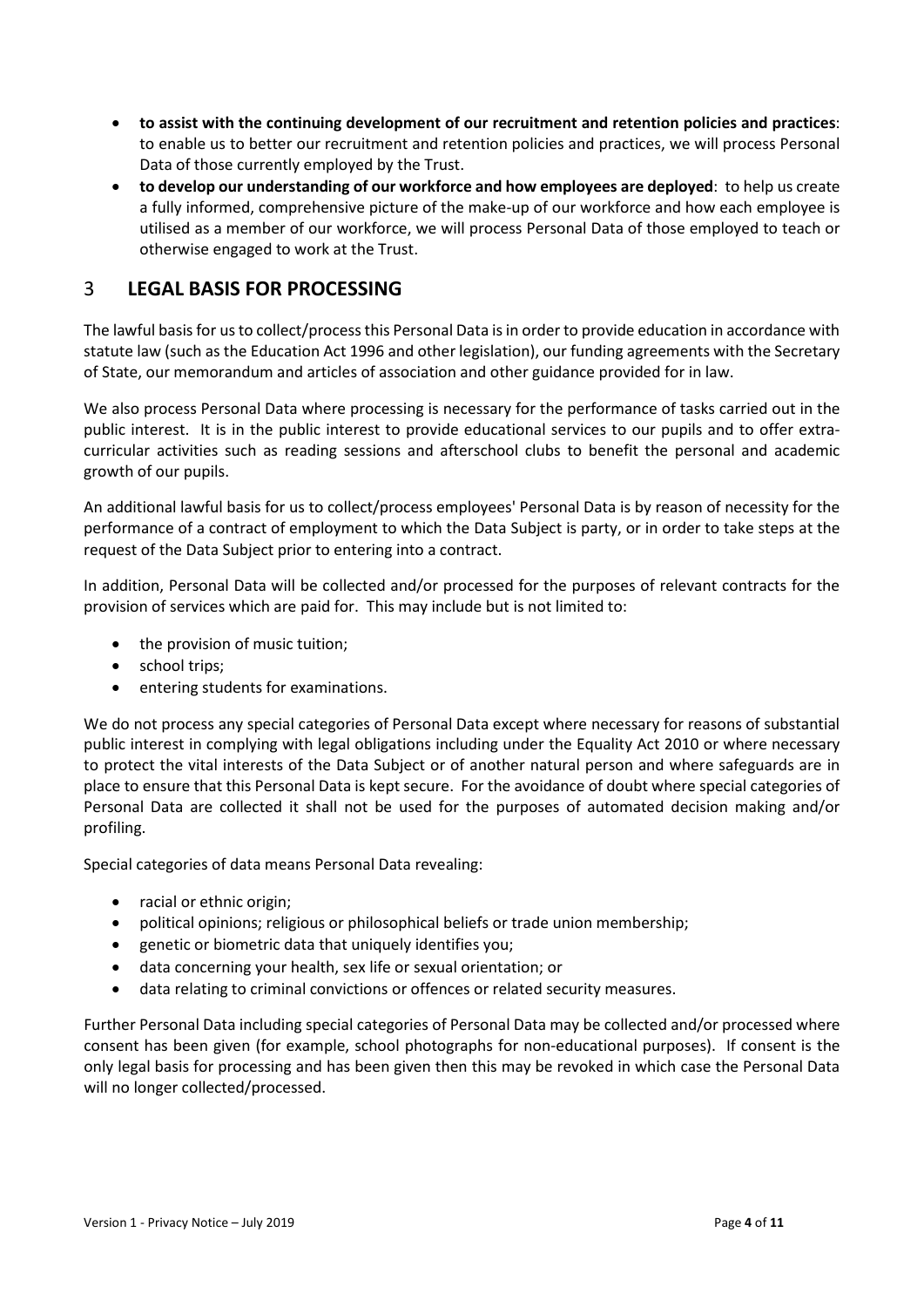# <span id="page-4-0"></span>4 **CATEGORIES OF INFORMATION WE COLLECT**

We may collect the following types of Personal Data (please note this list does not include every type of Personal Data and may be updated from time to time):

- name and contact details;
- date of birth;
- national insurance number;
- health and/or other medical information;
- information in connection with education (included but not limited to unique pupil numbers, test results, post 16 learning information and other records);
- attendance information;
- behavioural and disciplinary information;
- free school meal eligibility;
- information received in connection with any complaint;
- personal characteristics, such as:
	- their nationality and ethnic group;
	- their religion;
	- their first-language;
	- any special educational needs they may have;
	- any relevant protected characteristics.
- employees' qualifications and contractual information, such as:
	- right to work information;
	- employee position and/or role;
	- salary;
	- employment start date;
	- remuneration details (including national insurance and other financial details)

## <span id="page-4-1"></span>5 **WHO WILL HAVE ACCESS TO YOUR DATA**

Personal Data will be accessible by members of staff. Where necessary, volunteers, trustees and governors will also have access to Personal Data.

We will not share information about our pupils with third parties without consent unless we are required to do so by law or our policies. We will disclose Personal Data to third parties:

- if we are under a duty to disclose or share your Personal Data in order to comply with any legal obligation; for example:
	- We are required to share information about our employees with the DfE in order to comply with our legal obligations as set out by acts of Parliament and associated legislation and guidance.
	- We share pupils' Personal Data with the Department for Education (DfE) in relation to school funding / expenditure and the assessment of educational attainment in order to comply with our legal obligations as set out by acts of Parliament and associated legislation and guidance.
- in order to enforce any agreements with you;
- in order to perform contracts with third party suppliers for purposes listed in Section [2.](#page-2-1) Our third party suppliers are listed in a separate APPENDIX available upon request.
- to protect the rights, property, or safety of the Trust, the school, other pupils or others. This includes exchanging information with other organisations for the purposes of child welfare.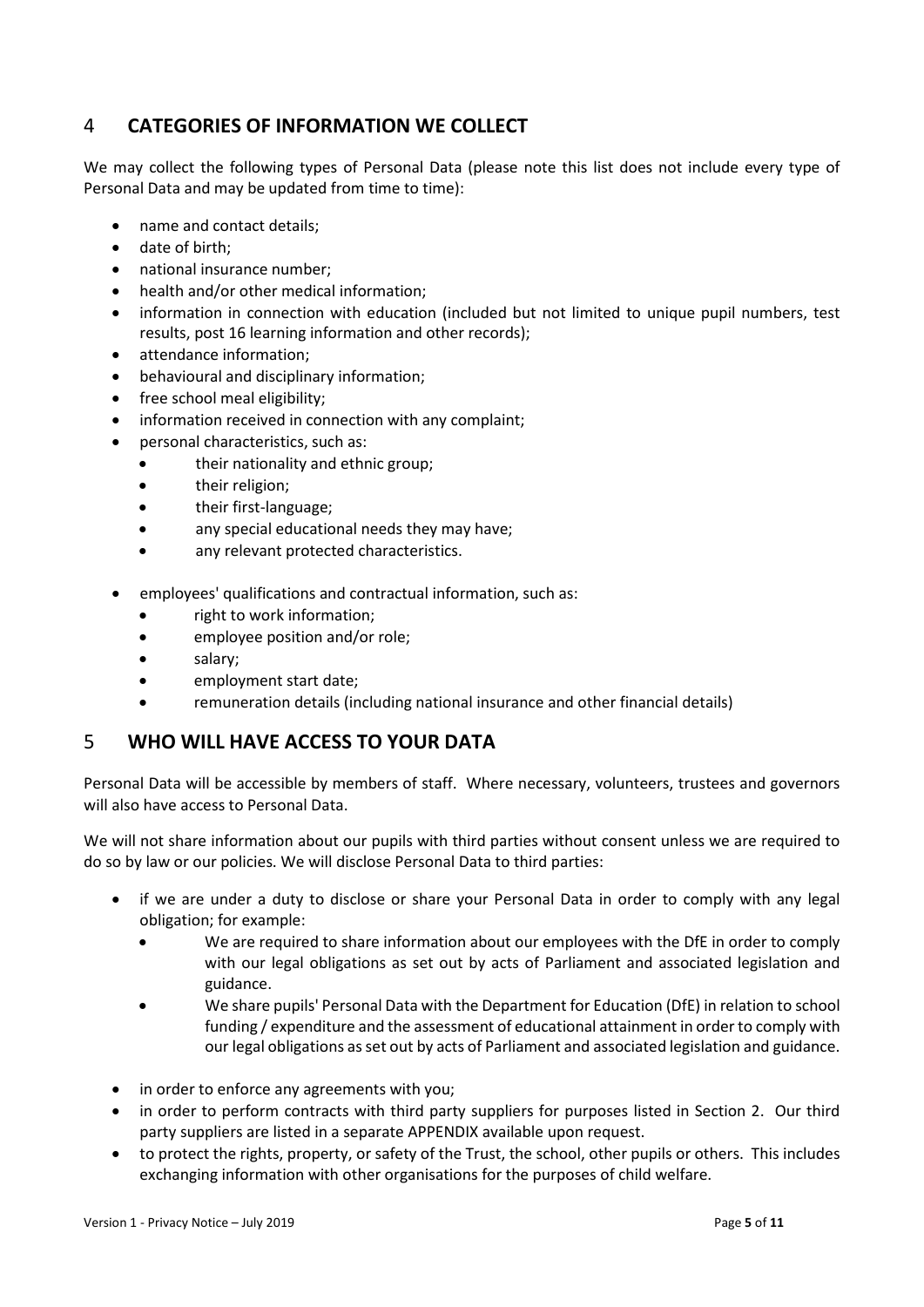This may include our Local Authority, the DfE (please see Section [6\)](#page-5-0), the Police and other organisations where necessary; for example, for the purposes of organising a school trip or otherwise enabling students to access services or for the purposes of examination entry. Information may also be sent to other schools where necessary; for example, schools that pupils attend after leaving us.

Certain data collection obligations are placed on us by the DfE. To find out more about the data collection requirements placed on us by the DfE (for example; via the school census) visit: [https://www.gov.uk/education/data-collection-and-censuses-for-schools.](https://www.gov.uk/education/data-collection-and-censuses-for-schools)

The above listed third party suppliers will process data on our behalf. Therefore, we investigate these third party suppliers to ensure their compliance with Relevant Data Protection Laws and specify their obligations in written contracts.

# <span id="page-5-0"></span>6 **PUPIL DATA – THE NATIONAL PUPIL DATABASE**

The NPD is owned and managed by the DfE and contains information about pupils in schools in England. It provides invaluable evidence on educational performance to inform independent research, as well as studies commissioned by the DfE. It is held in electronic format for statistical purposes. This information is securely collected from a range of sources including schools, local authorities and awarding bodies.

We are required by law, to provide information about our pupils to the DfE as part of statutory data collections such as the school census and early years' census. Some of this information is then stored in the NPD. The law that allows this is the Education (Information About Individual Pupils) (England) Regulations 2013.

To find out more about the NPD, go to [https://www.gov.uk/government/publications/national-pupil](https://www.gov.uk/government/publications/national-pupil-database-user-guide-and-supporting-information)[database-user-guide-and-supporting-information.](https://www.gov.uk/government/publications/national-pupil-database-user-guide-and-supporting-information)

The DfE may share information about our pupils from the NPD with third parties who promote the education or well-being of children in England by:

- conducting research or analysis;
- producing statistics;
- providing information, advice or guidance.

The DfE has robust processes in place to ensure the confidentiality of our data is maintained and there are stringent controls in place regarding access and use of the data. Decisions on whether DfE releases data to third parties are subject to a strict approval process and based on a detailed assessment of:

- who is requesting the data;
- the purpose for which it is required;
- the level and sensitivity of data requested: and
- the arrangements in place to store and handle the data.

To be granted access to pupil information, organisations must comply with strict terms and conditions covering the confidentiality and handling of the data, security arrangements and retention and use of the data.

For more information about the department's data sharing process, please visit: [https://www.gov.uk/data](https://www.gov.uk/data-protection-how-we-collect-and-share-research-data)[protection-how-we-collect-and-share-research-data](https://www.gov.uk/data-protection-how-we-collect-and-share-research-data)

For information about which organisations the DfE has provided pupil information, (and for which project), please visit the following website: [https://www.gov.uk/government/publications/national-pupil-database](https://www.gov.uk/government/publications/national-pupil-database-requests-received)[requests-received](https://www.gov.uk/government/publications/national-pupil-database-requests-received)

To contact the DfE please visit:<https://www.gov.uk/contact-dfe>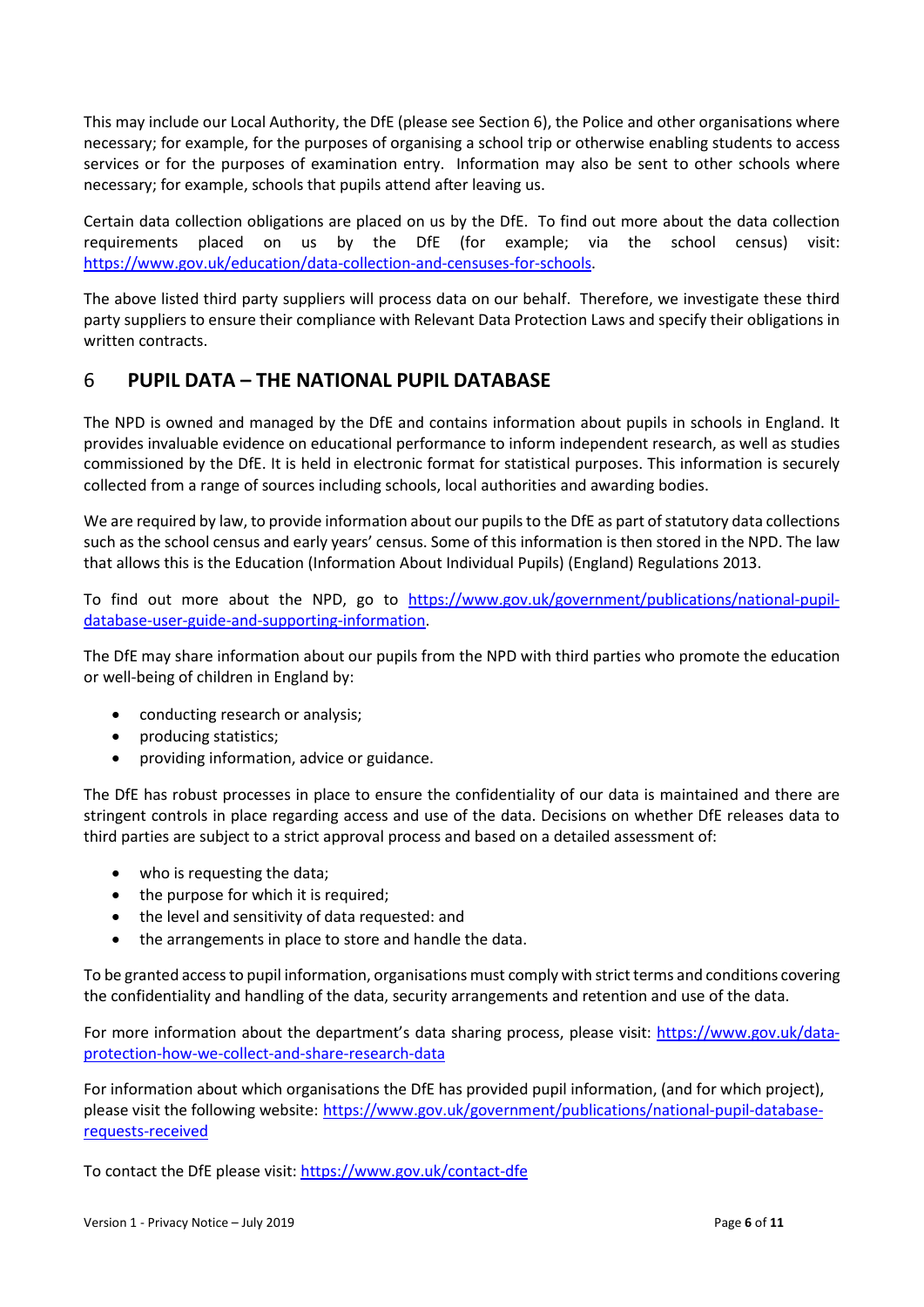# <span id="page-6-0"></span>7 **EMPLOYEE DATA – DFE DATA COLLECTION REQUIREMENTS**

The DfE collects and processes Personal Data relating to those employed by schools (including Multi Academy Trusts) and local authorities that work in state funded schools (including all maintained schools, all academies and free schools and all special schools including Pupil Referral Units and Alternative Provision). All state funded schools are required to make a census submission because it is a statutory return under sections 113 and 114 of the Education Act 2005.

To find out more about the data collection requirements placed on us by the DfE including the data that we share with them, go to [https://www.gov.uk/education/data-collection-and-censuses-for-schools.](https://www.gov.uk/education/data-collection-and-censuses-for-schools)

The DfE may share information about school employees with third parties who promote the education or wellbeing of children or the effective deployment of school staff in England by:

- conducting research or analysis;
- producing statistics;
- providing information, advice or guidance.

The DfE has robust processes in place to ensure that the confidentiality of Personal Data is maintained and there are stringent controls in place regarding access to it and its use. Decisions on whether the DfE releases Personal Data to third parties are subject to a strict approval process and based on a detailed assessment of:

- who is requesting the data;
- the purpose for which it is required;
- the level and sensitivity of data requested; and
- the arrangements in place to securely store and handle the data.

To be granted access to school employee data, organisations must comply with the DfE's strict terms and conditions covering the confidentiality and handling of the data, security arrangements and retention and use of the data.

For more information about the DfE's data sharing process, please visit:

<https://www.gov.uk/data-protection-how-we-collect-and-share-research-data>

To contact the DfE: <https://www.gov.uk/contact-dfe>

## <span id="page-6-1"></span>8 **HOW DATA WILL BE PROCESSED**

Personal Data may be processed in a variety of ways; this will include but is not limited to:

- maintaining written records for educational or employment purposes;
- medical or allergy information displays;
- identification;
- sending by e-mail;
- adding to spreadsheets, word documents or similar for the purposes of assessing Personal Data;
- for educational software use (this could be for the purposes of helping children learn, discipline, reports and other educational purposes).

## <span id="page-6-2"></span>9 **WHERE WE STORE DATA AND HOW WE KEEP DATA SECURE**

Paper copies of Personal Data are kept securely at the schools; for example, in secure filing cabinets.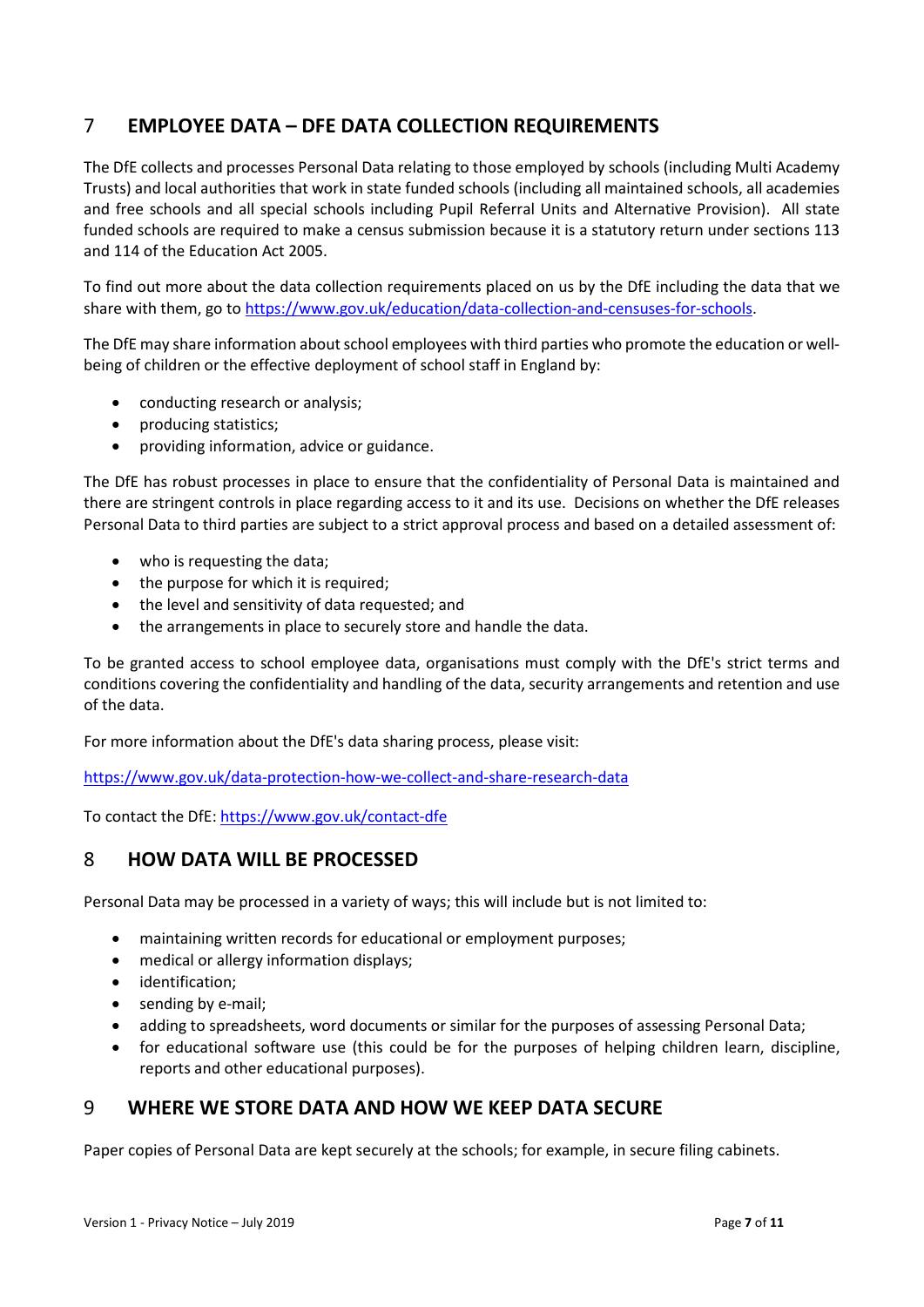Electronic copies of Personal Data are kept securely and information will only be processed where we are satisfied that it is reasonably secure.

All information you provide to us is stored on secure servers. Where we have given you (or where you have chosen) a password which enables you to access certain parts of our website, you are responsible for keeping this password confidential. You must not share your password with anyone.

When giving Personal Data to third parties (for example, software providers) it is possible that this Personal Data could be stored in a location outside of the European Economic Area. We will take all steps reasonably necessary to ensure that your Personal Data is treated securely and in accordance with this privacy policy. In particular, any transfer of your Personal Data made by us to a location outside of the EEA will be governed by clauses in a written contract in order to keep these secure.

# <span id="page-7-0"></span>10 **RETENTION PERIODS**

We will only retain Personal Data for as long as is necessary to achieve the purposes for which they were originally collected. As a general rule, Personal Data will be kept for the entire period that a child is a pupil at the Trust, or an employee is employed at the Trust. Other records (for example, safeguarding or in relation to special educational needs) will be kept for longer in accordance with guidance from the Local Authority/Information and Records Management Society. Further information on retention periods can be obtained by contacting us via the details in Section [1](#page-2-0) of this Notice.

Once the retention period concludes the data is securely and safely destroyed/ deleted.

## <span id="page-7-1"></span>11 **YOUR DATA RIGHTS**

The General Data Protection Regulation and associated law gives you rights in relation to Personal Data held about you and your child. These are:

- **Right to be informed:** you have the right to be informed about the collection and use of your data. This policy contains information in relation to the collection of your Personal Data, however, if we collect additional data for other purposes, we will inform you about this.
- **Right of Access**: if your Personal Data is held by the Trust, you are entitled to access your Personal Data (unless an exception applies) by submitting a written request. We will aim to respond to that request within one month. If responding to your request will take longer than a month, or we consider that an exception applies, then we will let you know. You are entitled to access the Personal Data described in Section [12.](#page-8-0)
- **Right of Rectification**: you have the right to require us to rectify any inaccurate Personal Data we hold about you. You also have the right to have incomplete Personal Data we hold about you completed. If you have any concerns about the accuracy of Personal Data that we hold then please contact us.
- **Right to Restriction**: you have the right to restrict the manner in which we can process Personal Data where:
	- the accuracy of the Personal Data is being contested by you;
	- the processing of your Personal Data is unlawful, but you do not want the relevant Personal Data to be erased; or
	- we no longer need to process your Personal Data for the agreed purposes, but you want to preserve your Personal Data for the establishment, exercise or defence of legal claims.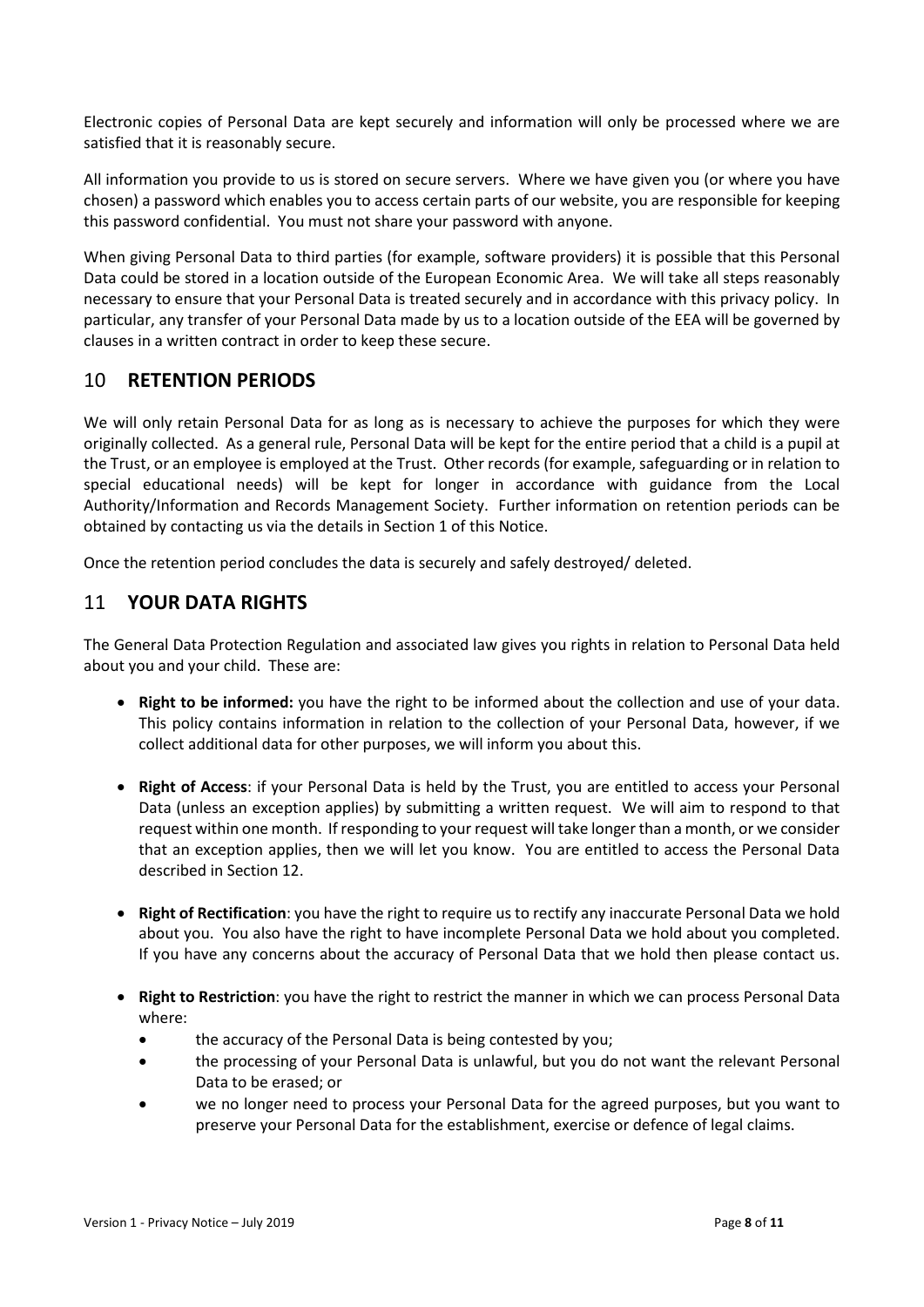Where any exercise by you of your right to restriction determines that our processing of particular Personal Data is to be restricted, we will then only process the relevant Personal Data in accordance with your consent and, in addition, for storage purposes and for the purpose of legal claims.

- **Right to Erasure**: you have the right to require we erase your Personal Data which we are processing where one of the following grounds applies:
	- the processing is no longer necessary in relation to the purposes for which your Personal Data were collected or otherwise processed;
	- our processing of your Personal Data is based on your consent, you have subsequently withdrawn that consent and there is no other legal ground we can use to process your Personal Data;
	- the Personal Data have been unlawfully processed; and
	- the erasure is required for compliance with a law to which we are subject.
- **Right to Data Portability**: you have the right to receive your Personal Data in a format that can be transferred. We will normally supply Personal Data in the form of e-mails or other mainstream software files. If you want to receive your Personal Data which you have provided to us in a structured, commonly used and machine-readable format, please contact us via the details in Section [1](#page-2-0) of this Notice.
- **Right to object**: you have the right to object to the processing of your Personal Data where one of the following grounds apply:
	- the processing is based on legitimate interests or the performance of a task in the public interest;
	- the processing is for direct marketing; or
	- the processing is for the purposes of scientific/ historical research and statistics.

You can find out more about the way these rights work from the website of the Information Commissioner's Office (ICO).

# <span id="page-8-0"></span>12 **REQUESTING YOUR DATA**

Where the Trust holds Personal Data concerning you, you are entitled to access that Personal Data and the following information (unless an exception applies):

- a copy of the Personal Data we hold concerning you, provided by the Trust;
- details of why we hold that Personal Data;
- details of the categories of that Personal Data;
- details of the envisaged period for which that Personal Data will be stored, if possible;
- information as to the source of Personal Data where that Personal Data was not collected from you personally.

If you want to receive a copy of the information about your son/daughter that we hold, please contact us via the details in Sectio[n 1](#page-2-0) of this Notice.

## <span id="page-8-1"></span>13 **MAKING A COMPLAINT**

If you are unhappy with the way we have dealt with any of your concerns, you can make a complaint to the ICO, the supervisory authority for data protection issues in England and Wales. We would recommend that you complain to us in the first instance, but if you wish to contact the ICO you can do so on the details below. The ICO is a wholly independent regulator established in order to enforce data protection law.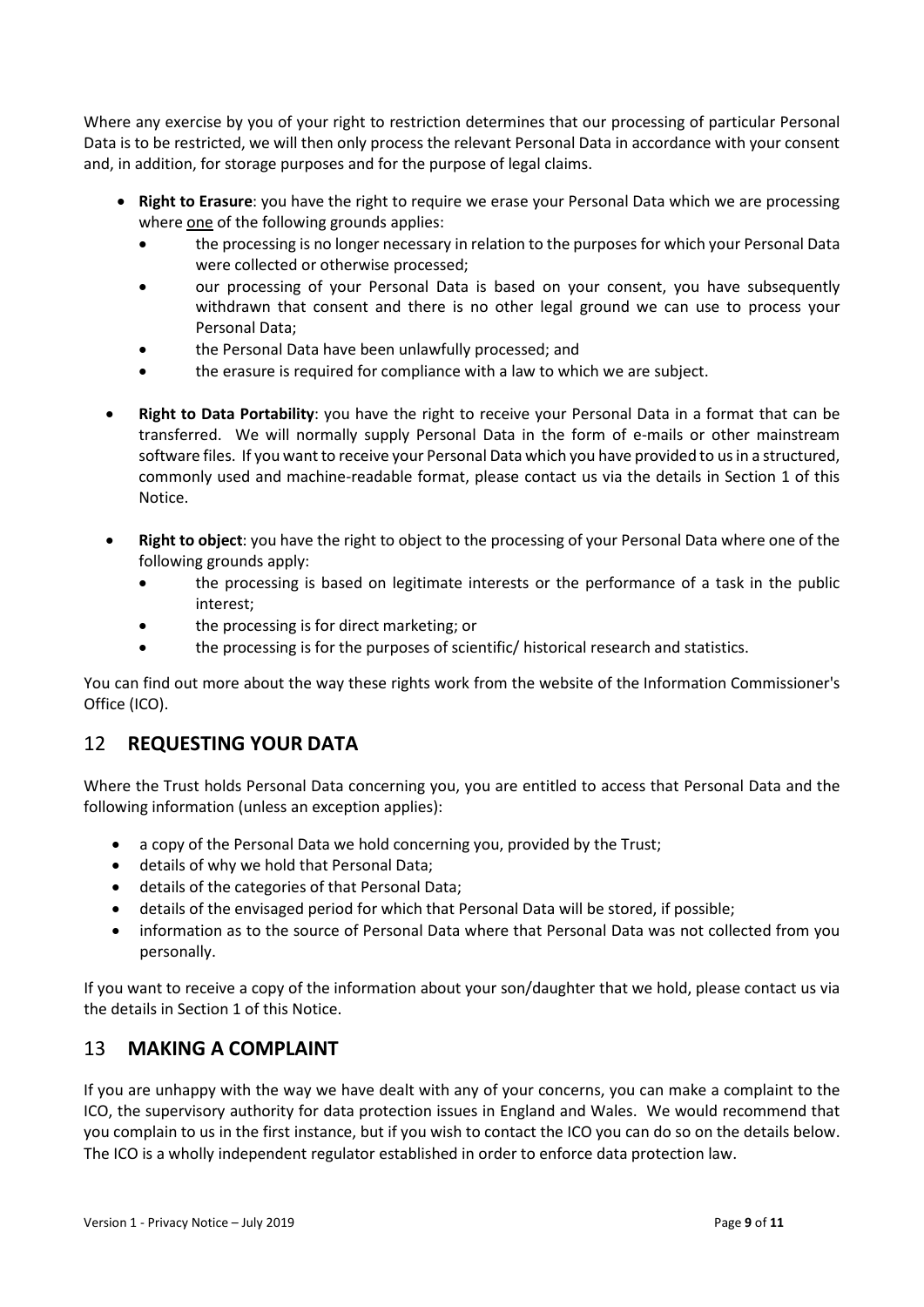ICO Concerns website: [www.ico.org.uk/concerns](http://www.ico.org.uk/concerns)

ICO Helpline: 0303 123 1113

ICO Email: [casework@ico.org.uk](mailto:casework@ico.org.uk)

ICO Postal Address: Information Commissioner's Office Wycliffe House Water Lane Wilmslow Cheshire SK9 5AF

## <span id="page-9-0"></span>14 **CHANGES TO THIS NOTICE**

Any changes we make to this notice in the future will be posted on our website and, where appropriate, notified to you by e-mail. Please check back frequently to see any updates or changes.

This privacy policy was last updated on 11th July 2019 and is reviewed annually.